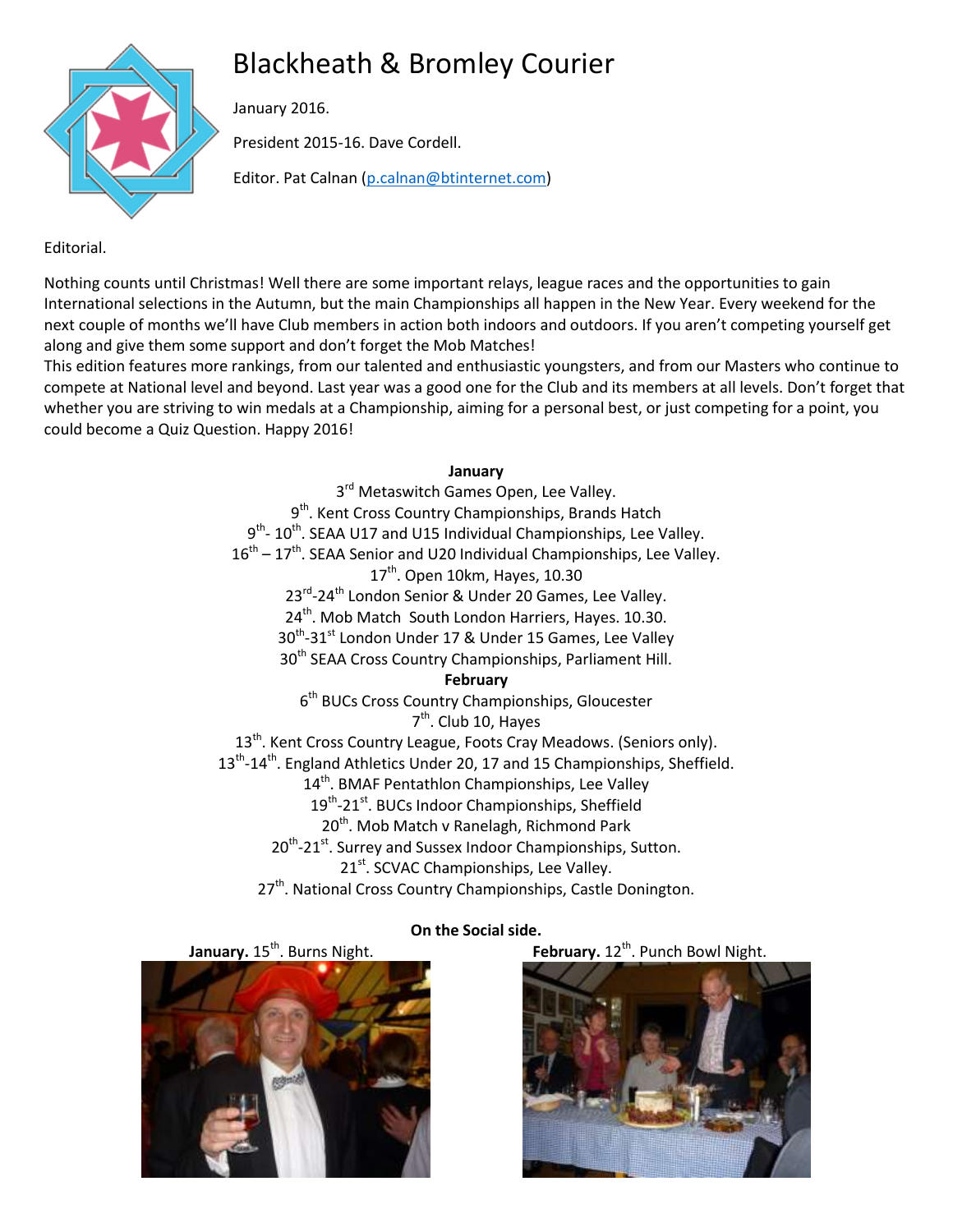#### **2015 rankings. B&B athletes featuring in the top 50 in their event.**

**Under 17 Men.** 1500. 33. Joss Barber 4.03.9. 1500 steeplechase. 8. Joss Barber 4.29.77. 60 hurdles. 30 Adeyinka Adeniran 8.69. 100 hurdles. 26. Adeyinka Adeniran 13.86. Discus. 10. Dele Aledese 46.04. Javelin. 1. James Whiteaker 73.45. Octathlon. 33. Edward Adams 3892.

**Under 17 Women**. 60. 5. Charmont Webster Tape 7.68, 6. Holly Mills 7.69, 17. Parris Johnson 7.79, 25. Magda Cienciala 7.88. 100. 3. Charmont Webster Tape 11.84, 35. Holly Mills 12.31, 41. Parris Johnson 12.40. 200. 26. Charmont Webster Tape 25.15, 37. Holly Mills 25.28, 42. Magda Cienciala 25.32. 800. 2. Katy Ann McDonald 2.06.45, 20. Jessica Keene 2.12.44, 1500. 2. Katy Ann McDonald 4.22.96. 3000. 3. Jessica Keene 9.41.35. 1500 steeplechase. 1. Yasmin Austridge 4.54.82, 10. Naomi Kingston 5.16.01. 60 metre hurdles. 2. Isabella Hilditch 8.64, 3. Holly Mills 8.66, 13. Anastasia Davies 8.97. 80 metre hurdles. 3. Holly Mills 11.32, 6. Anastasia Davies 11.42, 11. Isabella Hilditch 11.58. 300 hurdles. 5. Isabella Hilditch 44.19. Long Jump. 1. Holly Mills 6.29, 35. Jamilya Robinson Pascal 5.42. Triple Jump. 6. Anastasia Davies 11.57, 15. Karina Harris 11.30, 18. Toyin Orelaja 11.16. Pole Vault. 5. Shaye Emmett 3.70. Shot. 1. Divine Oladipo 15.37, 4. Eloise Locke 13.69, 47. Eve Keith 11.78. Discus. 2. Divine Oladipo 45.63, 22. Eve Keith 35.90, 37. Anna Barrett 34.41, 41. Carys Marsden 33.98. Javelin. 5. Eloise Locke 43.44. Hammer. 24. Victoria Wiltshire 50.46.

**Under 15 boys**. 300 metres. 18. Ben Sutton 37.6. 400. 9. Henry James Cowie 53.92, 41. Vishnu Dier 57.41. 800. 6. Henry James Cowie 1.59.27, 13. Angus Harrington 2.01.83, 25. Coleman Corry 2.03.78. 1500. 26. Henry James Cowie 4.16.65, 32. Angus Harrington 4.18.93, 39. Rowan Fuss 4.20.62. 80 metre hurdles. 46. Henry James Cowie 12.0. High Jump. 27. Henry James Cowie 1.76. Long Jump. 45. Ben Sutton 5.76. Triple Jump. 39. Benjamin Edozie 11.50. Pole Vault. 12. George Pope 3.20, 31. Lewis Stickings 2.80. Discus. 35. James Lancaster 34.18. Javelin. 12. Angus Harrington 44.92, 21. Thomas Mills 42.71, 28. Nor Mohamad Kasem 41.28. Pentathlon (indoors). 10. Coleman Corry 2213. Pentathlon (outdoors). 2. Henry James Cowie 2996, 18. Coleman Corry 2607. 3000 metres walk. 6. Ethan Kitteridge 17.48.

**Under 15 girls.** 100. 34. Katie Woolcott 12.52. 200. Mhairi Brooks 26.11. 300. 38. Grace Scopes 42.6. 800. Kelsi Cornish 2.18.96. 1500. 25. Yasmin Marghini 4.45.80, 46. Millie Smith 4.48.70. Triple Jump. 3. Karina Harris 11.30. Pole Vault. 39. Eleanor Barrett 2.42. Shot. 2. Eloise Locke 13.69, 14. Eve Keith 11.78. Discus. 4. Eve Keith 35.90, 15. Eloise Locke 31.16, 47. Kareena Galley 27.05. Javelin. 2. Eloise Locke 43.44. Hammer. 37. Alexandra Kelsey 37.14. 3000 metre walk. 11. Isobelle Bridge 17.48.

**Under 13 boys**. 100 metres. 7. Tareq Bannour 12.3, 15. Kyron Morgan 12.48. 200. 11. Tareq Bannour 25.90, 13. Kyron Morgan 25.91. 800. 5. Rowan Fuss 2.13.79. 1500. 1. Rowan Fuss 4.20.62. Long Jump. 44. Kyron Morgan 4.79. Shot. 3. Michael Burfoot 11.35, 13. Kyron Morgan 10.34. Discus. 6. Michael Burfoot 31.57, 19. Harry Jack Cowie 25.21. 60 metre indoors. 32. Jacob Byfield 8.57.

**Under 13 girls**. 150 metres. 31. Holly Mpassy 20.25. 800. 16. Ellie Dolby 2.25.29, 46. Morgan Squibb 2.28.41. 1200. 7. Ellie Dolby 3.52.8, 31. Jessica Neal 3.59.10. 1500. 4. Ellie Dolby 4.51.46, 23. Jessica Neal 5.03.12. High Jump. 40. Akeilya Robinson Pascal 1.44.

#### **Masters**

**M35.** 1500. 29. Ritchie Leccia 4.20.6. 3000. 39. Alex Gibbins 9.16.2, 46. Ritchie Leccia 9.20.6. 3000 steeplechase. 7. Alex Gibbins 10.02.21, 38. Gareth Evans 11.20.8. Long Jump. 41=. Reynaldo Guevara 4.91. Triple Jump. 35. Reynado Guevara 10.14. Shot. 7. Steve Timmins 12.60. Discus. 12. Steve Timmins 36.52. Javelin. 23. Steve Timmins 40.05. Hammer. 6. Steve Timmins 47.57.

**M40.** 400. 43. Richard Holt 57.2. 400 hurdles. 5. Richard Holt 61.43. Shot. 3. Steve Timmins 13.02. Discus. 8. Steve Timmins 36.73. Javelin. 8. Steve Timmins 40.22. Hammer. 7. Steve Timmins 45.18.

**M45.** 800. 1. Dave Heath 1.59.61. 1500. 1. Dave Heath 3.59.93. 3000. 1. Dave Heath 8.41.02. 3000 walk. 6. Mike Kitteridge 20.33.5.

**M50**. 800. 1. Dave Heath 1.58.72, 44. Tim Nash 2.19.05. 1500. 1. Dave Heath 3.58.26, 38. Tim Nash 4.42.85. 3000. 6. Dave Taylor 9.19.47, 38. Tim Nash 10.08.5. 10,000. 2. Dave Taylor 33.54.37, 23. Roger Beswick 40.02.2. Long Jump. 26. Paul Sutherland 4.83. Triple jump. 27. Paul Sutherland 9.35, 50=. Tim Nash 7.80.

**M55**. 60 Metres. 14. Clem Leon 8.49. 100. 31. Clem Leon 13.50. 200. 18. Clem Leon 27.20. 400. Clem Leon 60.87. 1500. 39. Mick Jones 5.07.72. 10,000. 29. Dave Carton 48.34.6. 60 hurdles. 5. Clem Leon 11.78. High Jump. 4=. Clem Leon 1.51. Long jump. 18. Clem Leon 4.58. Triple Jump. 9. Clem Leon 10.02. Pole Vault. 17=. Clem Leon 2.20. Shot. 46. Clem Leon 7.91. Discus. 42. Clem Leon 21.96. Javelin. 48. Clem Leon 20.36. Hammer. 48. Clem Leon 12.92.

**M60**. 60 metres. 3. Tom Phillips 8.10. 100. 4. Tom Phillips 12.82. 200. 6. Tom Phillips 26.59. 400. 35 Rob Brown 69.0. 1500. 31. Andy Lawes 5.26.7. 3000. 22. Andy Lawes 11.28.1. Triple Jump. 24. Rob Brown 6.77. Pole Vault. 1. Allan Williams 3.40. Hammer. 40. Richard Coe 12.59. 3000 walk. 6. David Hoben 20.30.9. 5000 Walk. 7. David Hoben 34.45.2.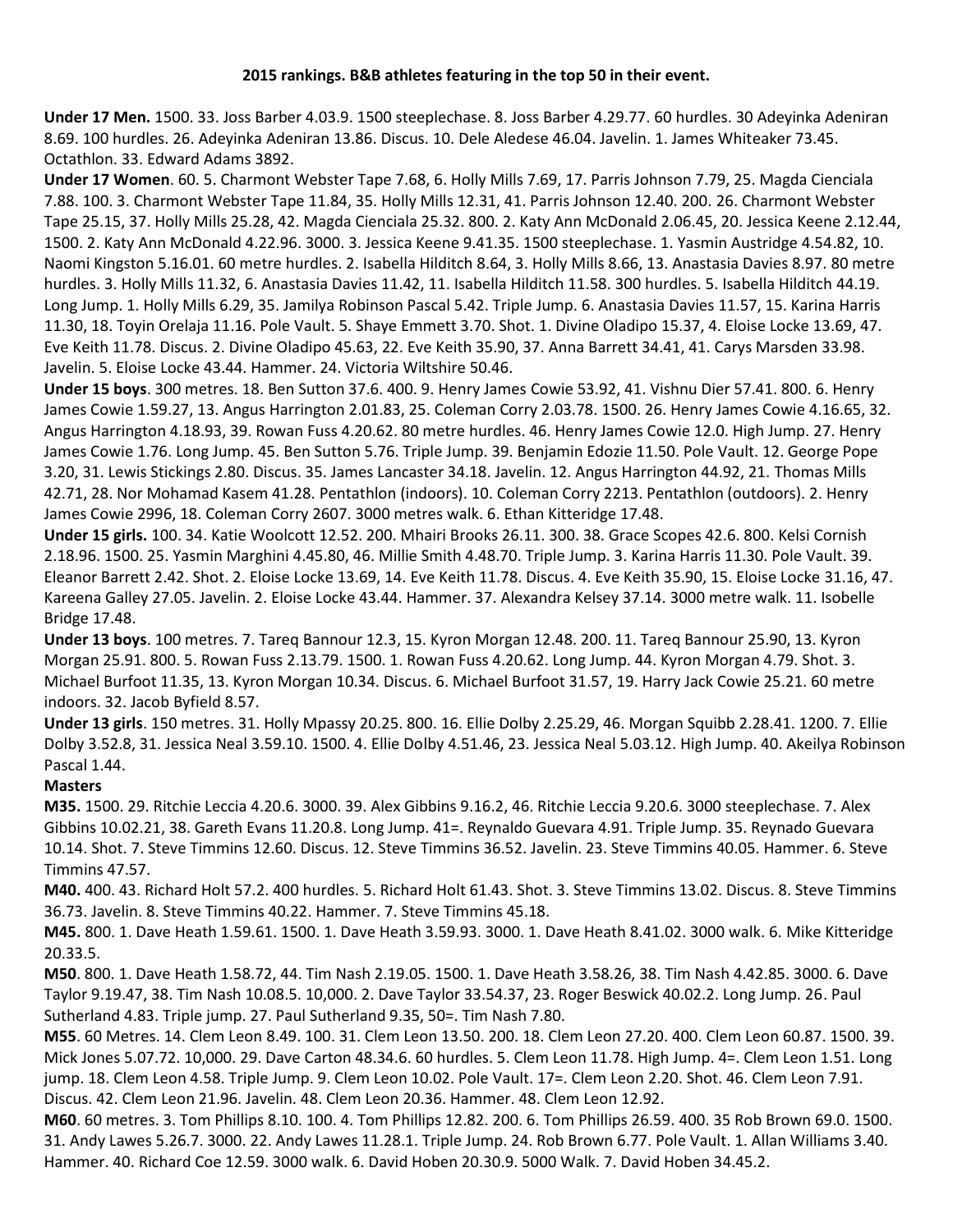**M65.** 200. 6=. Rob Brown 29.5. 400. 37. John Turner 83.8. 800. 2. Bob Minting 2.31.4, 9. Rob Brown 2.40.2, 20. Peter Hamilton 2.50.2. 1500. 14. Peter Hamilton 5.43.21. 3000. 8. Rob Brown 11.52.7, 29. Peter Hamilton 12.45.75, 34. John Turner 13.02.9, 45. Colin McEntee 13.29.2. 5000. 12. Rob Brown 20.31.4, 16. Peter Hamilton 21.12.20, 24. John Turner 22.21.2. 10,000. 5. Peter Hamilton 42.41.62, 15. John Turner 49.54.9. High Jump. 14=. John Turner 1.10. Long Jump. 25. Rob Brown 3.06. Shot. 45. Jim Phelan 6.44. Discus. 45. Jim Phelan 18.85. 3000 walk. 4. Roger Michell 16.28.17. 5000 walk. 3. Roger Michell 28.52.89. 10000 walk. 4. Roger Michell 61.46.00.

**M70.** 1500. 19. Chris Woodcock 6.48.31. 3000 walk. 2. Shaun Lightman 17.47.75. 4. Peter Hannell 19.11.16. 5000 walk. 4. Shaun Lightman 30.54.0, 6. Peter Hannell 32.29.0.

**W40**. 100. 26=. Charlotte Stickings 14.6. 200. 28. Charlotte Stickings 29.9. 800. 34. Sara Elmqvist 2.38.27. 3000. 45. Jane Bradshaw 11.42.5. 5000. 8. Carole Penlington 18.53.7. Long Jump. 36. Charlotte Stickings 3.57.

**W45.** 100. 25. Jenny Neal 14.85. 200. 27=. Jenny Neal 31.3. 400. 28. Jenny Neal 71.4. 3000. 43. Jenny Neal 12.02.58. High Jump. 26=. Jenny Neal 1.15. Long Jump. 35. Jenny Neal 3.38. Triple Jump. 22. Jenny Neal 7.36.

**W50.** 100. 23. Maureen Miller 15.2, 33. Jackie Montgomery 15.64. 200. 10. Jackie Montgomery 30.3, 31. Maureen Miller 31.80. 400. 21=. Jackie Montgomery 7.42. 800. 1. Clare Elms 2.23.48. 1500. 1. Clare Elms 4.47.79. High Jump. 15=. Jackie Montgomery 1.20. Long Jump. 10. Jackie Montgomery 4.12. Pole Vault. 1. Jackie Montgomery 2.70. Shot. 50. Jackie Montgomery 6.29.

**W55**. 100. 38. Anne Cilia 17.5. 800. 43. Anne Cilia 3.26.9. 1500. 39. Anne Cilia 6.56.0. 3000. 38. Cathy Messent 14.14.6. High Jump. 24=. Anne Cilia 1.00. Triple Jump. 22. Anne Cilia 6.15. Pole Vault. 4. Anne Cilia 1.70. Javelin. 23. Anne Cilia 13.00. Hammer. 37. Anne Cilia 10.64.

**W60**. 60. 1. Helen Godsell 8.76. 100. 4. Helen Godsell 14.65. 200. 2. Helen Godsell 29.70. 400. 3. Helen Godsell 72.29. 800. 17. Helen Godsell 3.18.03. 1500. 35. Maz Turner 8.07.8. 3000. 33. Maz Turner 16.58.9. High Jump. 5. Christine Rogers 1.12, 9=. Helen Godsell 1.05. Long Jump. 10. Helen Godsell 3.06. Triple Jump. 3. Helen Godsell 7.60. Shot. 44. Maz Turner 3.46. **W65**. 400. 19. Maz Turner 1.55.48. 800. 19. Maz Turner 4.08.7. 3000. 17. Maz Turner 17.48.63. Long Jump. 23. Maz Turner 1.34. Shot. 2. Barbara Terry 8.09. Discus. 3. Barbara Terry 19.52. Javelin. 5. Barbara Terry 15.49. Hammer. 3. Barbara Terry 22.83, 18. Maz Turner 2.25. Weight. 1. Barbara Terry 9.79.

**W70.** Shot. 3. Barbara Terry 7.07. Discus. 3. Barbara Terry 17.11. Javelin. 2. Barbara Terry 15.13. Hammer. 3. Barbara Terry 22.50. Weight. 2. Barbara Terry 9.52. Weight Pentathlon. 2. Barbara Terry 3322.

# **Quiz Of The Year. (Answers to the editor. Most correct answers gets a prize)**

#### **Section B &**

1. Which Club member became a double European champion and a World Record Holder?

- 2. "Always run through the line". Who offered this advice after the AJC Peachtree Road Race?
- 3. Which Club Member coached the first over 65 woman in the world to run under 6 minutes for the mile?
- 4. Who set six different Club Records in a day?
- 5. Who broke a World Record that had stood for 31 years?
- 6. Who burst on to the race walking scene with  $10^{th}$  place in the Johnson Bowl?
- 7. Who represented England in a) Brussels b) Samoa, c) Antrim?
- 8. Who made her boxing debut in August?
- 9. Which three athletes broke Club records in 30 minutes at the Sainsburys Birmingham Grand Prix?
- 10. What team medals did the Club win at the National Cross Country Championships?
- 11. Who won medals in Eskilstuna?
- 12. Who won medals in Prague?
- 13. Who represented England Schools in a) Dublin b) Grangemouth?
- 14. Who led the Bennett Cup after 8 events before the Closing 5?

15. Who was the Clubs first (first claim) finisher in the Senior Womens race at the National Cross Country Championships?

16. Who won the Dartford Half Marathon?

17. "Hips held high and level and shoulders relaxed". Whose advice on buggy running was quoted in the Daily Telegraph?

18. Which Club member appeared in the BBC Programme "Britain's Greatest Generation" which highlighted the courage of servicemen and women during the Second World War.

- 19. Which former member was announced Sports Journalist of the year at the Press Awards.
- 20. Which husband and wife lost Club records this year and what events?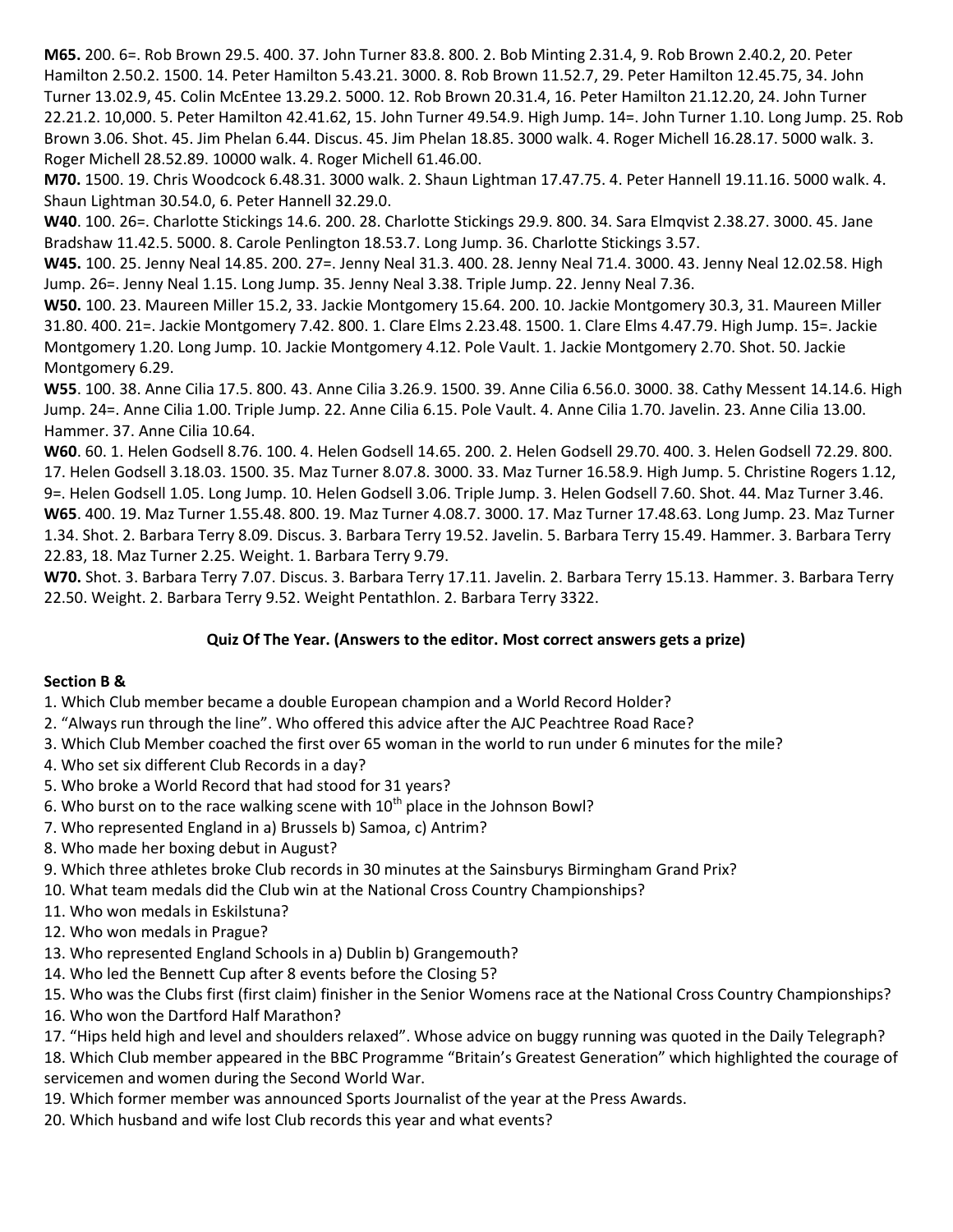# **Section B.**

These were Club records at the start of the Summer but what are they now and who holds them?

- 1). 4.54.8
- 2). 10.90 3). 3.40
- 4). 28.04
- 5). 4.03
- 6). 10.04
- 7). 40.68
- 8). 11.05
- 9). 13.07
- 10). 5.01.4

Can you identify the athlete by their seasons bests?

11). 1.10, 8.07.17, 8.83, 14.11.09, 2.69.

12). 15.1, 25.90, 2.13.79, 28.4, 18.68

- 13). 27.0, 11.58, 44.19, 64.88, 18.99
- 14). 4.40, 15.06, 3.25.08, 12.74, 1.44
- 15). 51.16, 6.99, 3.71, 39.25, 15.24.

# **Results**

# **December**

**5 th. Kent Masters Cross Country Championships, Sparrows Den.** M40. 15. Luca Ercolani 35.21, 43. David Beadle 38.28, 49. Alexis Tobin 39.08, 50. Andy Tucker 39.20, 57. Rod Harrington 40.18, 58. Nic Corry 40.22, 76. Tim Ward 44.53. Team (4 to score)  $9^{th}$ . M50. 5. Tim Nash 34.36, 7. Nick Kinsey 35.13, 11. Roger Beswick 36.11, 34. Steve Pairman 39.20, 35. Mick Jones 39.40, 43. Mark Ellison 41.07, 47. Chris Gentle 41.58, 60. David Carton 47.10, 61. Nigel Bulmer 47.14, 65. James Neylon 49.25. Team (3 to score) 2<sup>nd</sup>. M60. 3. Tim Soutar 20.55, 6. Con Griffin 21.24, 9. Andy Lawes 22.01, 10. Paul Ross Davies 22.20, 16. Rob Brown 22.55, 22. Chris Pike 23.37, 23. Graham Coates 23.41, 29. Jim Phelan 25.07, 36. John Turner 25.55, 49. John Butler 28.10. Team (3 to score) 1<sup>st</sup>. W35 1. Clare Elms (2<sup>nd</sup> claim) 19.46, 3. Carole Penlington 20.27, 9. Jennie Butler 21.31, 19. Lisa May 22.44, 20. Jane Bradshaw 22.53. Team 3<sup>rd</sup>. W45. 10. Jenny Neal 23.09, 29. Tracey Ashenden 26.36, 31. Angela Powell 26.49, 35. Jackie Montgomery 27.59, 36. Julia Pairman 30.44. Team (3 to score) 6<sup>th</sup>. W55. 5. Anne Cilia 27.15, 6. Helen Godsell 27.25, 15. Maz Turner 34.16. Team  $2^{nd}$ .

Birmingham League, Cheltenham. 1. Graham Rush (Cheltenham/2<sup>nd</sup> claim) 30.29, 8. Will Fuller (Loughborough Students) 31.28.

**English Schools Cup Final, Bedford**. Under 15 boys. 57. Joseph Georgiadis 16.36. Under 13 boys. 4. Rowan Fuss 9.21. **Parkruns. Banstead Woods.** 44.Gracie Horton 22.42.

# **Sunderland.** 14. Ian Taylor 21.35

**Bromley.** 8. Charlie Andrews 18.43, 10. Matthew Pond 19.14, 11. Amy Leach 19.32 (1st woman), 18. Andy Tucker 20.03, 27. Ethan Kitteridge 20.51, 33. Mike Simms 21.02, 51. Nicholas Paddington 21.45, 55. Adrian Perry 21.53, 74. Jamie Muir 22.29, 111. Scott Bulmer 23.50, 128. Luigi Arcurri 24.16, 198. Andrew Riches 26.10, 226. John Isaacs 26.49, 269. Claire Springett 28.32, 302. Bernard Wilson 29.49, 372. Sharon Jackson 33.10, 415. John Bugler 46.22.

**Greenwich.** 23. Barry Wetherilt 23.03.

**Crystal Palace.** 3. Len Crowder 18.20, 40. Nigel Wood 23.13.

**Lloyd Park.** 3. Angus Harrington 20.00.

**Killerton.** 13. Bob Minting 22.30.

**Orpington.** 2. Harry Keene 20.57, 10. Leo Braden 23.13, 15. Dave Leal 24.15, 84. Karen Desborough 36.37.

**Hastings.** 28. Stephen Hollingdale 26.17.

**Jersey.** 44. Andrew Kingsmell 26.05, 62. Zoe Kingsmell 27:53.

**12th . South Of England Masters and Inter County Championships, Biggleswade.** W40. 1. Clare Elms 23.23. Senior Women. 41. Amber Reed 24.13, 42. Carole Penlington 24.14. Under 20 women. 1. Niamh Bridson Hubbard 21.50, Under 17 Men. 37. Marco Arcuri 16.23. Under 17 Women. 5. Jessica Keene 17.51, 7. Yasmin Austridge 18.14, 8. Kelsey Fuss 18.16, 18. Amy Leach 18.44, 38. Georgina Taylor 19.27. Under 15 boys. 45. Joseph Georgiadis 13.05. Under 15 girls. 21. Lia Radus 14.11, 36. Millie Smith 14.34, 51. Kelsi Cornish 15.03, 79. Stephanie Taylor 15.39. Under 13 boys. 2. Rowan Fuss 9.27, 16. Samuel Reardon 10.07. Under 13 girls. 2. Ellie Dolby 10.33, 5. Morgan Squibb 10.36, 11. Jessica Neal 10.48, 23. Maayan Radus 10.59.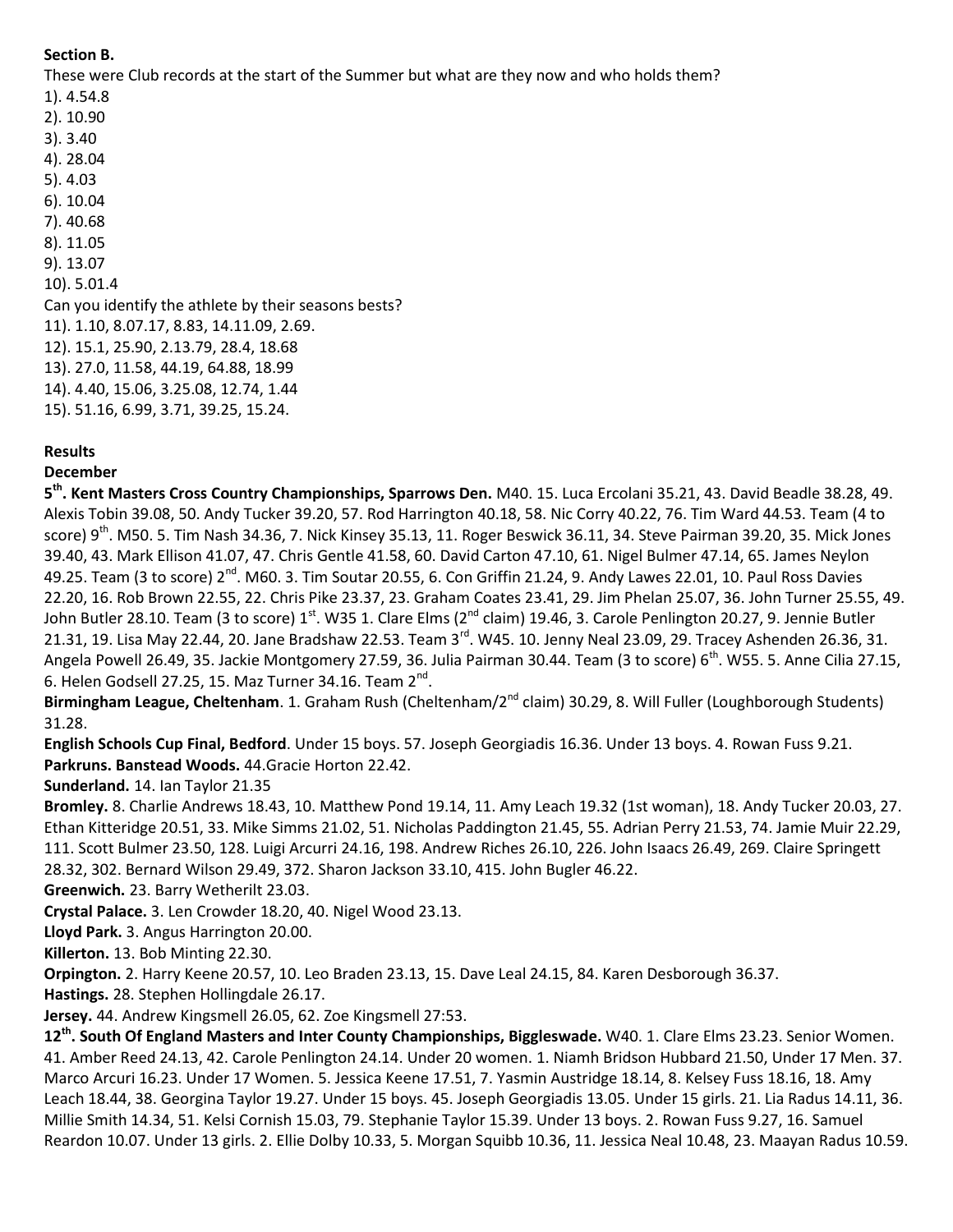**Parkruns. Bromley**. 3. Robert Suckling 18.29, 5. Luca Ercolani 18.42, 17. Steve Pairman 19.34, 19. Matthew Pond 19.37, 30. Andy Tucker 20.03, 34. Mike Simms 20.20, 37. Robert Brown 20.31, 43. Lisa May 20.52, 61. Nicholas Paddington 21.43, 63. Chloe Kibblewhite 21.46, 77. Tim Ward 22.14, 81. James Neylon 22.25, 88. Adrian Stocks 22.42, 103. Nigel Haffenden 23.15, 110. Sally Haffenden 23.26, 112. Nigel Bulmer 23.31, 130. Scott Bulmer 24.00, 131. John Butler 24.04. 170. Adrian Perry 24.58, 179. Jackie Montgomery 25.18, 197. Gareth Griffin 25.56, 208. Stephen Hollingdale 26.17, 212. Chloe Haffenden 26.22, 283. David Appleton 29.03, 291. Richard Griffin 29:21, 311. Terry Race 30.04, 321. Bernard Wilson 30.22, 404. Samantha Barnett 40.18, 407. Glen Read 42.12

**Bexley**. 29. Chris Pike 22.12.

**Eastbourne**. 91. Andrew Kingsmell 27.20, 92. Zoe Kingsmell 27.22

**Crystal Palace.** 31. Thomas Penlington 22.47, 94. John Fenwick 27.58

**Lloyd Park.** 10. Cameron Swatton 21.22

**Killerton.** 22. Bob Minting 22.30

**Dulwich.** 9. Richard Byford 18.26,

**Orpington.** 10. Harry Keene 22.34, 20. Billy Keene 24.02, 79. Karen Desborough 36.17

**13th. Metaswitch Games, Lee Valley**. 200 metres. Men. Race 2. 3. Matthew Knight 23.93. Race 3. 4. William Pope 24.33. Women. Race 1. 2. Megan Walsh 26.22.

**Holly Run, Reigate**. Under 17 Men. 1. Joss Barber 17.20. Under 17 women. 2. Genevieve Allan 20.04, 3. Carlotta Weitzel 20.29. Under 15 girls. 5. Grace Scopes 21.00, 11. Lily Tappenden 22.28. Under 13 boys. 12. Ethan Kitteridge 12.28. Under 13 girls. 1. Rosanna Allan 12.32, 10. Niamh Milmo 13.22, 17. Emily Davis 14.40.

**16th. Crystal Palace Open Meeting**. 60 Metres Men. Round 1 Race 1. 1. Shamar Thomas Campbell 6.98. R2. 3. Ishmael Smith John 7.20. R4. 1. Matthew Knight 7.33. R5. 2. Chizute Ogbedeh 7.57, 3. Robert Abbott 7.77, 4. Kyron Morgan 7.94, 5. Jonathan Abbott 9.03. Round 2. Race 1. 4. Ishmael Smith John 7.27. R2. 3. Matthew Knight 7.24. R4. 1. Chizute Ogbedeh 7.52, 5. Robert Abbott 7.81. R6. 4. Jacob Byfield 8.69. R7. 2. Jonathan Abbott 9.01. Women. Round 1 Race 1. 1. Parris Johnson 7.87, 2. Modupe Shokunbi 7.90, 3. Anastasia Davies 8.12, 5. Rashidah Ayinbode 9.41. R2. 1. Katie Woolcott 7.98, 2. Elizabeth Ibudunni 7.98, 3. Mhairi Brooks 7.99, 4. Leah Everson 8.61. R3. 4. Nicole Farmer 8.32. R4. 1. Brooke Wickenden 8.28, 2. Tamara Duncan 8.29. R5. 1. Donelle Yapp 9.09, 3. Skye Ferris 9.34. Round 2. Race 1. 1. Parris Johnson 7.86, 2.Modupe Shokunbi 7.93, 3. Elizabeth Ibidunni 7.93, 4. Katie Woolcott 7.94, 5. Mhairi Brooks 7.97. R2. 1. Anastasia Davies 8.13. R3. 1. Nicole Farmer 8.21, 3. Tamara Duncan 8.35, 4. Brooke Wickenden 8.45. R4. 3. Leah Everson 8.82, 4. Donelle Yapp 8.82. R5. 2. Skye Ferris 9.33, 3. Rashidah Ayinbode 9.38.

**19th . Walthamstow Christmas Throws**. Senior Men. Hammer. 1. Tom Parker 56.22. Under 20 women. Discus. 2. Anna Barnett 30.50. Under 17 women. 1. Eve Keith 32.23.

**Steyning AC Alf Palmer 5km, Broadbridge Heath.** 16. Peter Hannell 32.29, 20. David Hoben 35.30. 3km. 2. Ethan Kitteridge 19.47.7, 3. Mike Kitteridge 20.33.5. 1km. men. 1. Finn Kitteridge 7.16.5, women. 2. T Kitteridge 7.48.9.

**Parkruns. Wimbledon Common**. 269. Chris Hogg 33.18

**Bromley.** 1. Ross Braden 16.33, 2. Fintan Parkinson 17.01, 9. Robert Suckling 18.37, 11. Amy Leach 18.46, 14. Robert Perry 19.24, 19. Matthew Pond 19.45, 24. Andy Tucker 20.01, 26. Steven Pairman 20.06, 28. Andrew Lawes 20.10, 33. Mike Simms 20.26, 34. Joseph Folkes 20.37, .36. Rob Brown 20.44, 49. Keir Lundy 21.28, 75. Nicholas Paddington 22.09, 82. James Neylon 22.37, 86. Adrian Perry 22.43, 108. Leo Braden 23.36, 135. Scott Bulmer 24.17, 167. Nigel Bulmer 24.55, 287. Claire Austridge 28.28, 345. Claire Springett 30.20, 406. Peter Lovell 33.28, 455. Glen Read 38.31.

**Bexley.** 25. Chris Pike 22.48, 82. Andrew Kingsmell 27.45, 106. Zoe Kingsmell 29.20.

**Greenwich.** 1. Ritchie Leccia 18.34, 95. Isla Oliver 29.05.

**Crystal Palace**. 27. Thomas Penlington 22.14, 38. Nigel Wood 23.14.

**Killerton.** 21. Bob Minting 23:03.

**Dulwich.** 19. Jessica Neal 19.38 (1st woman).

**Orpington**. 2. Peter Tucker 20.10, 3. Jessica Keene 20.14, 9. Harry Keene 21.36, 27. John Isaacs 25:12, 45. John Butler 27.05, 53. Mick Keene 27.40, 122. Karen Desborough 36.11.

**Hartlepool.** 51. Roy Watkins 47:17.

**Peckham Rye**. 24. John Turner 23.44, 73. Maz Turner 31.09.

**Hastings.** 36. Stephen Hollingdale 25.32.

**19th -20th South of England Combined Events Championships, Lee Valley**. Heptathlon. DNF. Mark Cryer. 60 metres 7.42. 1000. DNS, 60 metre hurdles. 8.73. High jump. 1.89. Long jump. 6.89. Pole vault. 3.50. Shot. 10.86.

**20th . Christmas 5 mile Yacht Handicap, Hayes.** 1. Scott Bulmer 24.03 (40.53), 2. Nigel Bulmer 26.55 (41.15), 3. Tom Desborough 27.04 (30.44), 4. Barry Wetherilt 27.24 (38.34), 5. Anne Cilia 28.05 (43.55), 6. Chris Tuck 28.28 (31.58), 7. David Beadle 28.40 (33.50), 8. Tim Ward 28.52 (40.12), 9. Chris Pike 28.56 (38.26), 10. Rob Brown 29.08 (37.48), 11. Amy Leach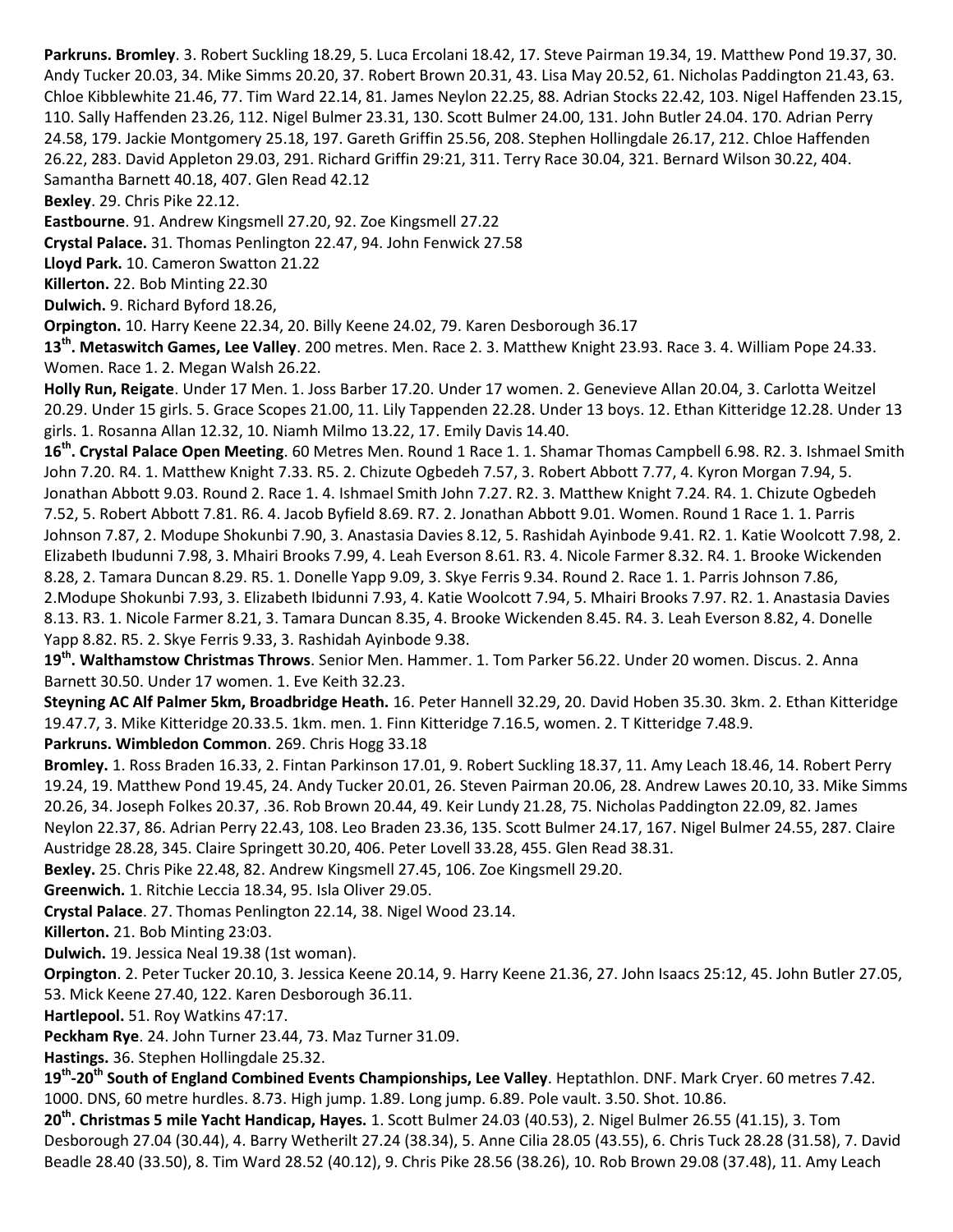29.09 (33.49), 12. Mike Simms 29.16 (37.26), 13. Sarah Belaon 29.24 (36.54), 14. Dave Leal 29.43 (39.03), 15. Fintan Parkinson 29.59 (30.09), 16. Andy Lawes 30.12 (38.02), 17. Graham Coates 30.18 (39.48), 18. Nic Corry 30.25 (37.05), 19. Charlie Andrews 30.39 (33.19), 20. Mark Ellison 30.52 (36.32), 21. Ross Braden 31.12 (31.12), 22. Steve Pairman 31.16 (34.56), 23. Jessica Keene 31.27 (32.57), 24. Luigi Arcuri 31.40 (42.20), 25. Coleman Corry 31.43 (34.23), 26. Paul Austridge 32.01 (39.21), 27. Jane Bradshaw 32.08 (37.18), 28. Tim Ayres 32.28 (34.38), 29. Mick Keene 32.32 (47.02), 30. Mick Jones 32.46 (35.36), 31. Ian Taylor 33.00 (37.00), 32. John Butler 33.36 (45.16), 33. Neil Roberts 34.31 (44.11), 34. Glen Read 34.52 (39.02), 35. John Turner 35.08 (43.38), 36. Yasmin Austridge 35.27 (40.07), 37. Maz Turner 36.00 (55.40), 38. David Carton 36.49 (42.59), 39. Neil Ives 38.56 (52.36), Leo Braden DNF, Andy Tucker DNF. **Bath Christmas Pole Vault Special.** Pool B. 7. Allan Williams 3.34. **Kent Fitness League, Nurstead.** 148. Jenny Neal 38.25 (15<sup>th</sup> woman). **26th Preston Park Boxing Day 5, Brighton.** 5. Peter Hannell 61.31, 7. David Hoben 63.25. **Parkruns. Bromley**. 12. Robert Perry 19.20, 13. Robert Suckling 19.22, 17. Ellie Dolby 19.33 (1st woman), 24. James Perry 19.52, 28. Andy Tucker 20.00, 32. Matthew Pond 20.12, 34. Mike Simms 20.20, 59. Glen Read 22.02, 66. Daniella Harper 22.18, 72. Iain Swatton 22.35, 91. Katie Murray 23.31, 92. Nick Perry 23.39, 103. John Isaacs 23.52, 108. Nigel Bulmer 24.00, 229. Andrew Kingsmell 28.34, 239. Chloe Haffenden 28.58, 240. Nigel Haffenden 29:01, 267. Zoe Kingsmell 29.44 **Bexley.** 17. Nick Barber 21.53 **Greenwich**. 4. Niamh Bridson Hubbard 18.50 (1st woman). **Bath Skyline**. 81. David Carton 25.06 **Crystal Palace**. 20. 1 Lily Tappenden 22.49 (1st woman) **Riddlesdown**. 25. Tim Ward 25.16 **Orpington.** 3. Jessica Keene 21.03, 41. Mick Keene 28.24 **Tonbridge.** 198. Claire Springett 31.03

**Lonehill.** 24. Bob Minting 22.58

### **25 years ago December 1990**

Spencer Newport represents England at the Reebok International at Margate. He is 19<sup>th</sup>. Gillian Stacey also representing England is  $7<sup>th</sup>$  in womens race.

Gary Arthey wins the Thanet 10 mile road race in 50.07 by nearly five minutes. He also wins the Centresport 10km at Crystal Palace. In a post race interview he reveals he gets up at 3.45 each morning and has his first run at 5am before starting work as a dreyman. His second run of the days is at 4pm.

Gillian Stacey is part of a Great Britain team, which includes Paula Radcliffe, who finish  $6<sup>th</sup>$  in the Hawaii Ekiden Relay in Honolulu.

#### **20 years ago December 1995**

Dave Taylor is fourth scorer for the Great Britain who win bronze medals at the Weetabix European Cross Country Championships at Alnwick, Northumberland. He finishes in  $42^{nd}$  place.

Sydney Wooderson receives an Honorary Fellowship from Roehampton Institute London.

At the Kent Cross Country Championships at Mote Park, Maidstone, Blackheath win the team titles in the Senior mens, under 15 boys, and under 13 boys age groups. There are individual wins for Steve Holmes (U15B), Matt Hill (U13B) and Gemma Viney (U13G). Tim Dickinson wins the Lancashire title at Blackburn.

Wayne Gray representing England wins the TSB International Schools Under 16s Pentathlon at Glasgow.

A large number of Club members run at the IAAF World Cross Challenge races in Brussels. In the senior mens race won by Kenya's Paul Tergat, Spencer Newport is 24<sup>th</sup>, Tim Dickinson 26<sup>th</sup>, Mark Steinle 28<sup>th</sup> and Simon Baines 52<sup>nd</sup>.

The next World Cross Challenge race is at Durham where Tim is 17<sup>th</sup>, Spencer 24<sup>th</sup> and Mark 30<sup>th</sup>.

Gemma Viney wins the Under 13s race at the South Of England Inter Counties at Frimley.

#### **15 years ago December 2000**

Dave Taylor is 37<sup>th</sup> for Great Britain at the European Cross Country Championships at Malmo, Sweden. He helps the team to 6<sup>th</sup> place.

Sydney Wooderson receives the MBE from the Queen at the age of 86. He set World records for the 800 metres, 880 yards and Mile in the 1930s.